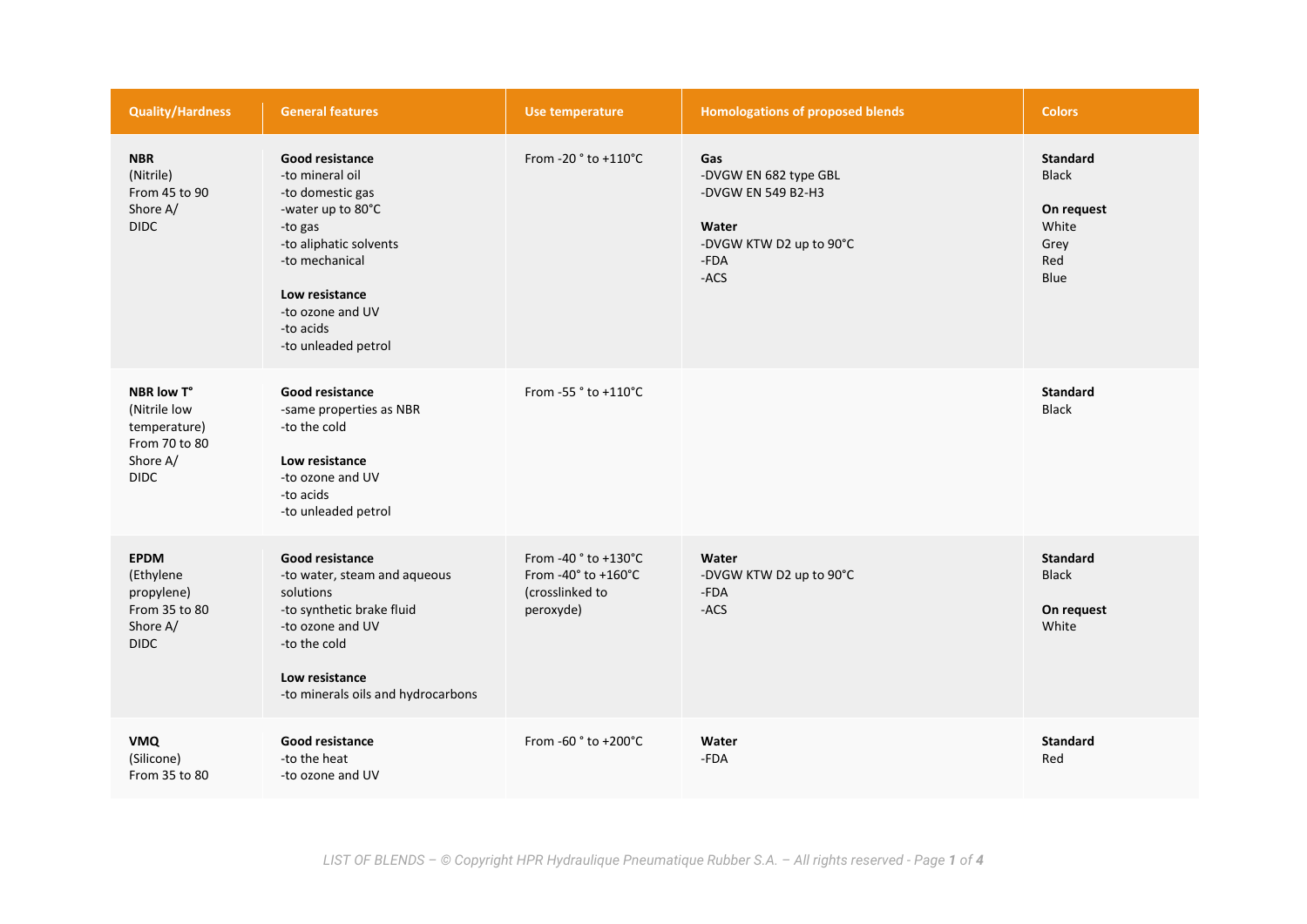| Shore A/<br><b>DIDC</b>                                                              | -to water up to 100°C<br>-to the cold<br>-to vegetals and animals oils<br>Low resistance<br>-to minerals oils<br>-to domestic gas<br>-to petrol                                            |                     | <b>Greases</b><br>$-FDA$  | On request<br>White<br><b>Black</b><br>Blue<br>Transparent       |
|--------------------------------------------------------------------------------------|--------------------------------------------------------------------------------------------------------------------------------------------------------------------------------------------|---------------------|---------------------------|------------------------------------------------------------------|
| AU/PU<br>(Polyurethane)<br>From 80 to 90<br>Shore A/<br><b>DIDC</b>                  | <b>Good resistance</b><br>-to oils and greases                                                                                                                                             | From -30° to +90°C  |                           | <b>Standard</b><br><b>Black</b>                                  |
| FPM/FKM<br>(Fluorocarbone)<br>From 55 to 90<br>Shore A/<br><b>DIDC</b>               | Good resistance<br>-to minerals oils<br>-to ozone and UV<br>-to domestic gas<br>-to petrol<br>-to aliphatic and aromatics solvents<br>-to acids<br>Low resistance<br>-to brake fluid       | From -15° to +200°C |                           | <b>Standard</b><br><b>Black</b><br>On request<br>Brown<br>Green  |
| <b>HNBR</b><br>(Hydrogenated<br>nitrile)<br>From 50 to 90<br>Shore A/<br><b>DIDC</b> | <b>Good resistance</b><br>-to aggressive minerals oils and<br>greases<br>-to ozone and UV<br>-to water and steam<br>-to diluted bases<br>Low resistance<br>- to petrols<br>-to brake fluid | From -40° to +150°C | Gas<br>-DVGW EN 549 D2-H3 | <b>Standard</b><br><b>Black</b><br>On request<br>Yellow<br>Green |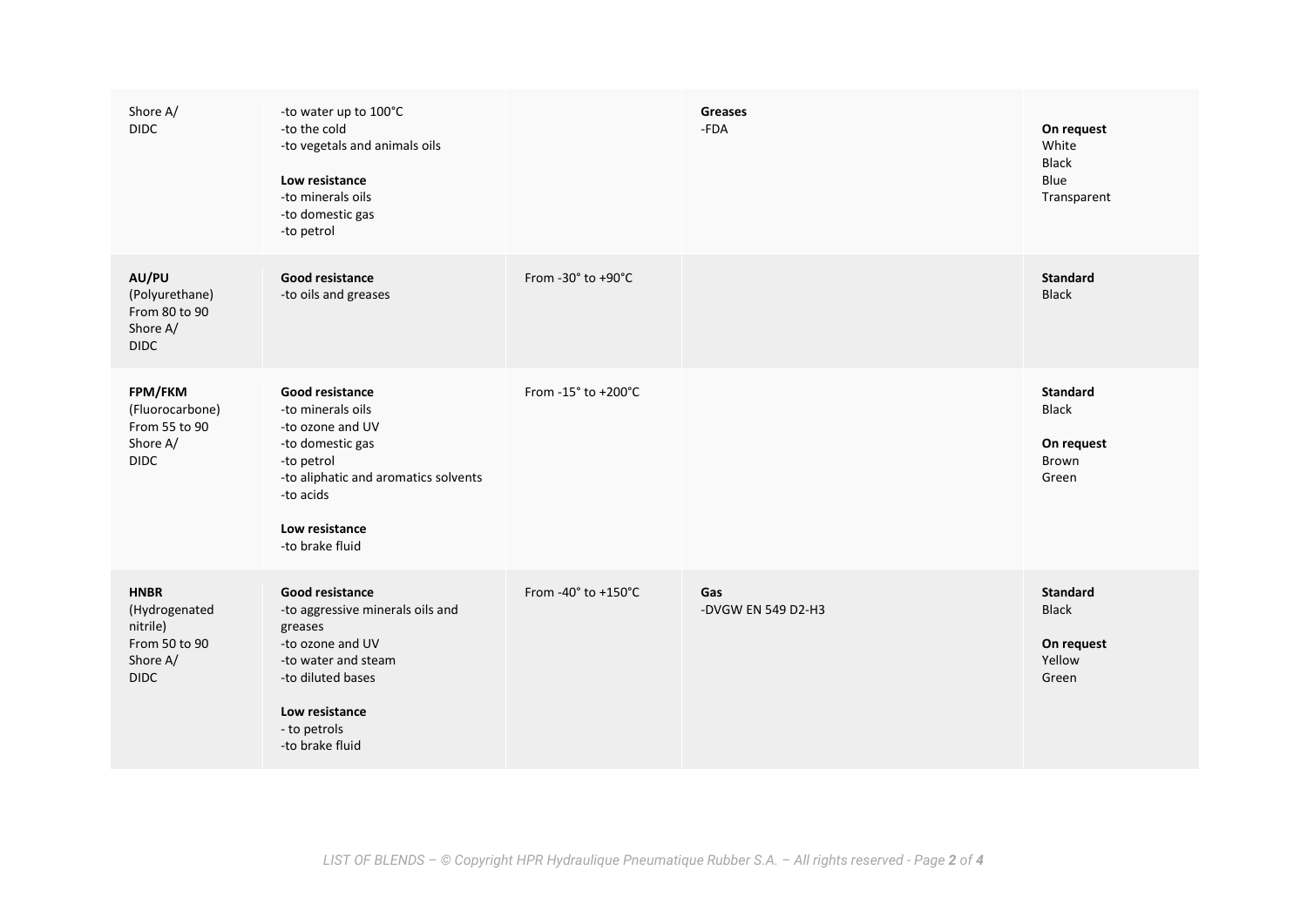| <b>FMQ</b><br>(Fluorosilicone)<br>From 60 to 80<br>Shore A/<br><b>DIDC</b>            | Good resistance<br>-to the heat<br>-to the cold<br>-to ozone and UV<br>-to water up to 100 °C<br>-to animals and minerals oils<br>-to solvents<br>-to petrols<br>-to chlorinated hydrocarbons<br>-to aromatics solvents and alcohols | From -50 $\degree$ to +200 $\degree$ C | <b>Standard</b><br>Blue<br>On request<br>Red           |
|---------------------------------------------------------------------------------------|--------------------------------------------------------------------------------------------------------------------------------------------------------------------------------------------------------------------------------------|----------------------------------------|--------------------------------------------------------|
| TFE/P<br>(Tetrafluorethylene,<br>AFLAS)<br>From 70 to 80<br>Shore A/<br><b>DIDC</b>   | Good resistance<br>-to boiling water<br>-to steam<br>-to acids and alkaline solutions<br>-to ammonia<br>-to minerals oils<br>-to brake fluid<br>-to oxidized products                                                                | From -20° to +280°C                    | <b>Standard</b><br><b>Black</b>                        |
| <b>FFKM</b><br>(Perfluorinated<br>rubber)<br>From 70 to 80<br>Shore A/<br><b>DIDC</b> | Good resistance<br>-to high temperatures<br>-to chemicals products<br>-to ozone and UV<br>-to minerals oils<br>-to hydrocarbons                                                                                                      | From -15° to +280°C                    | <b>Standard</b><br><b>Black</b><br>On request<br>White |
| <b>CR/NEOPRENE</b><br>(Polychloroprene)<br>From 45 to 80<br>Shore A/<br><b>DIDC</b>   | <b>Good resistance</b><br>-to ozone and UV<br>-to mechanical<br>Low resistance<br>-to petrols<br>-to steam<br>-water up to 70°C<br>-to minerals oils                                                                                 | From -30° to +100°C                    | <b>Standard</b><br><b>Black</b>                        |